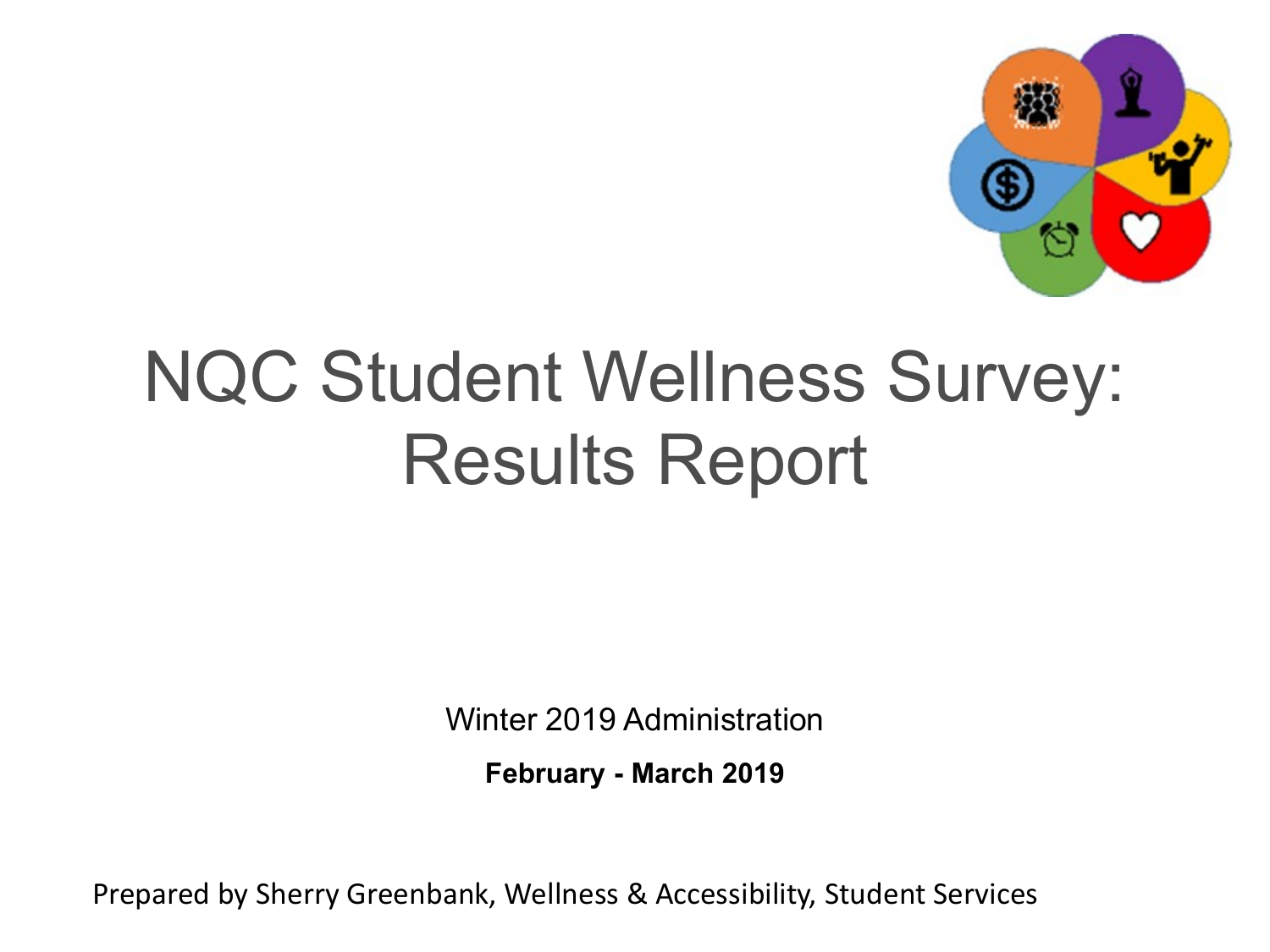# Aspects of Wellness Assessed



### Part I: The Wellness Wheel

- Physical Wellness
- Emotions and Stress
- Spirituality and Meaning
- Social Wellness
- Time and Finances

Part II: Beliefs, Awareness and Experience of Violence

- Recent history of violence
- Beliefs associated with sexual violence
- Knowledge of supports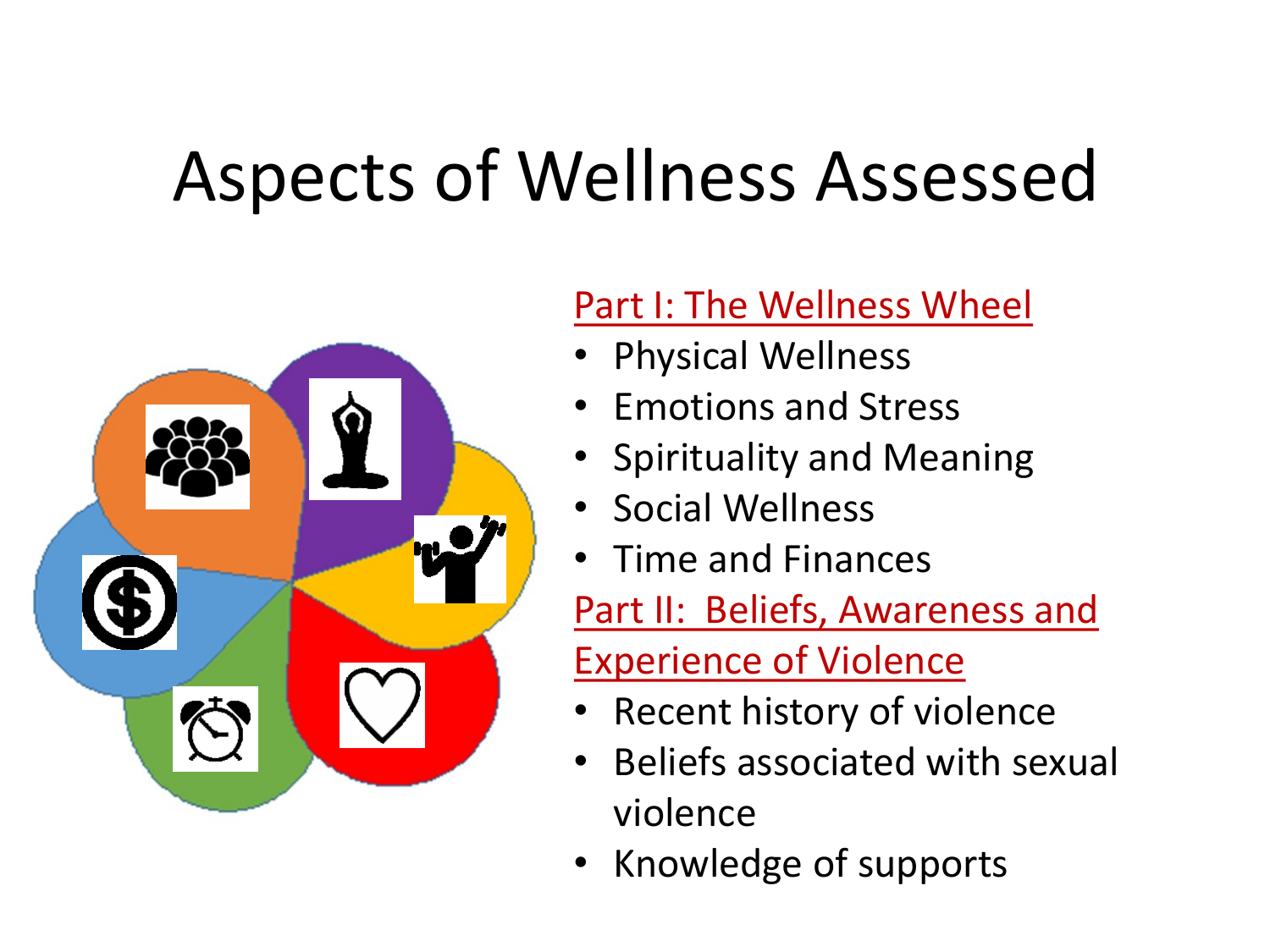# Who was Surveyed?

The Wellness Survey is administered with the approval of the classroom teacher. All Edmonton Main Campus Winter 2019 classes at the following levels received an invitation to participate: AU: Essential Reading/Writing and Humanities Prep ESL: Levels 700-810 LINC: Levels 6, 7, and one class of Level 5

DHP: Winter 2019 class

#### 9 instructors accepted the invitation:

Essential Reading/Writing: 2 classes Humanities Prep: 2 classes ESL: 2 classes LINC: 2 classes DHP: 1 class

The survey was administered to 154 students, face-to-face in a classroom setting, during February-March 2019.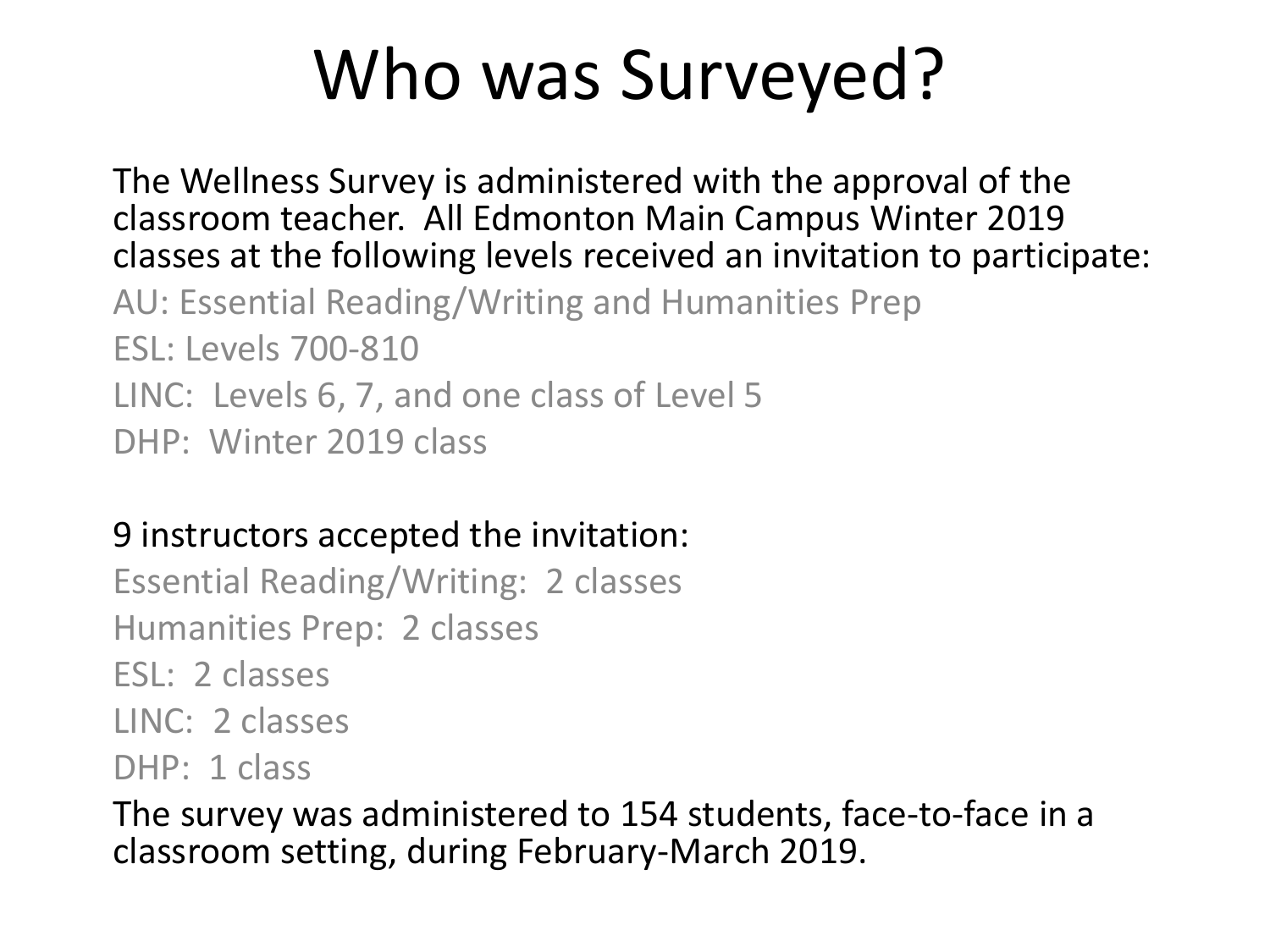# Demographics

### Age

- Group: 34.5 yrs
- Females: 34 yrs
- Males: 35 yrs

### Not Born in Canada

• 76% of respondents were not born in Canada

### Year arrived in Canada (not born in Canada)

• Mean = 2014 ; Mode = 2016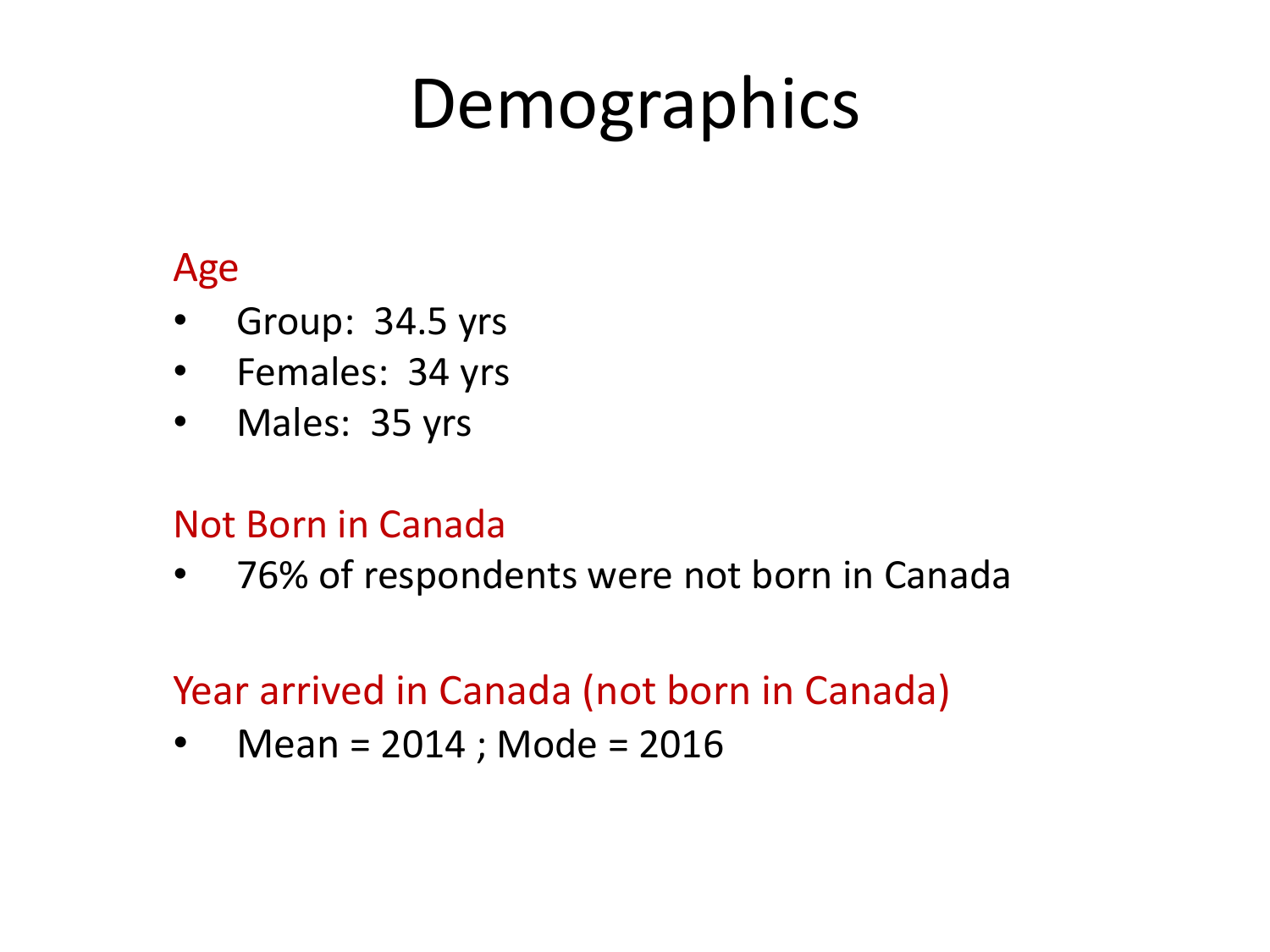### What is your gender?

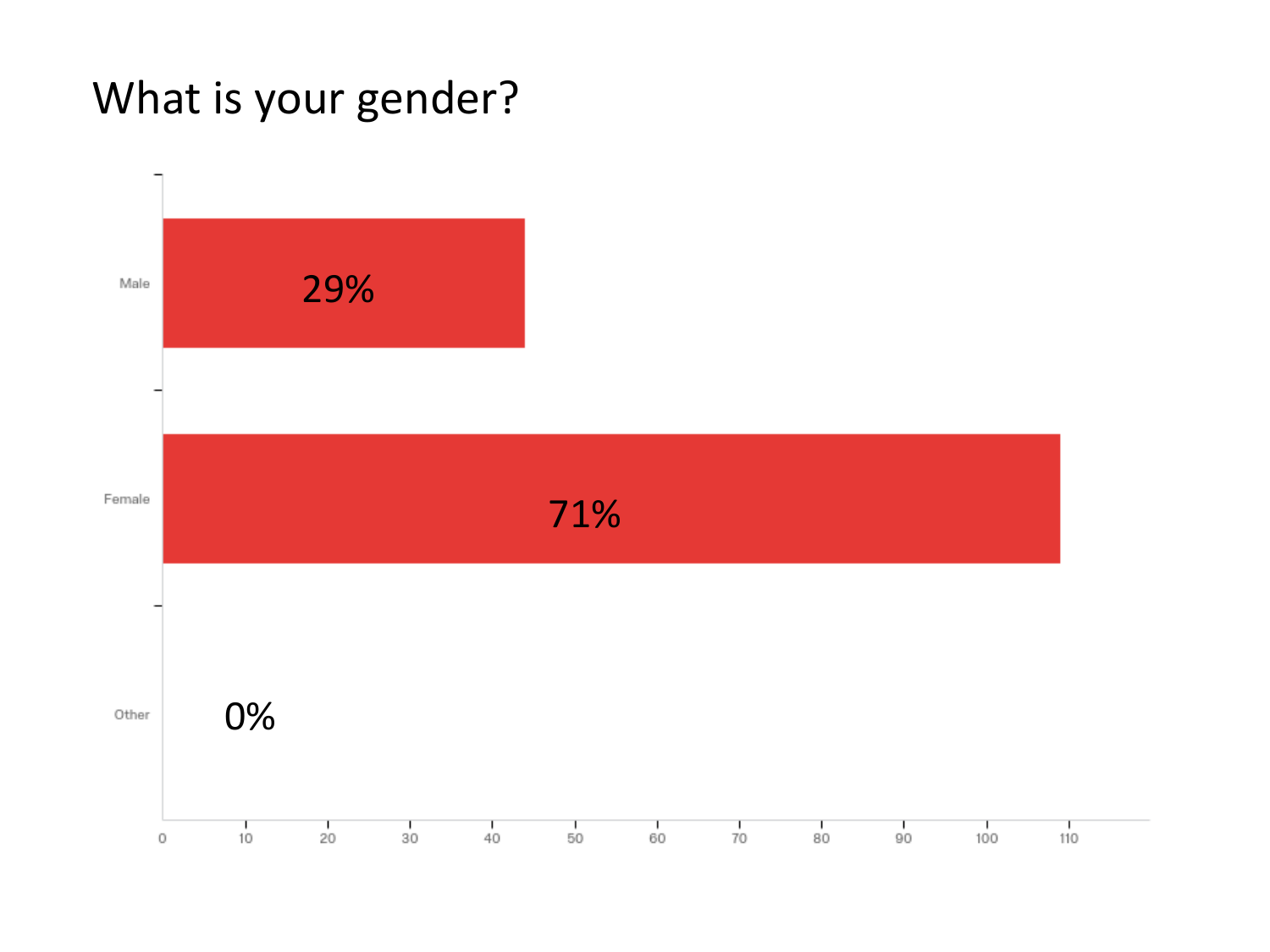## What is your marital status?

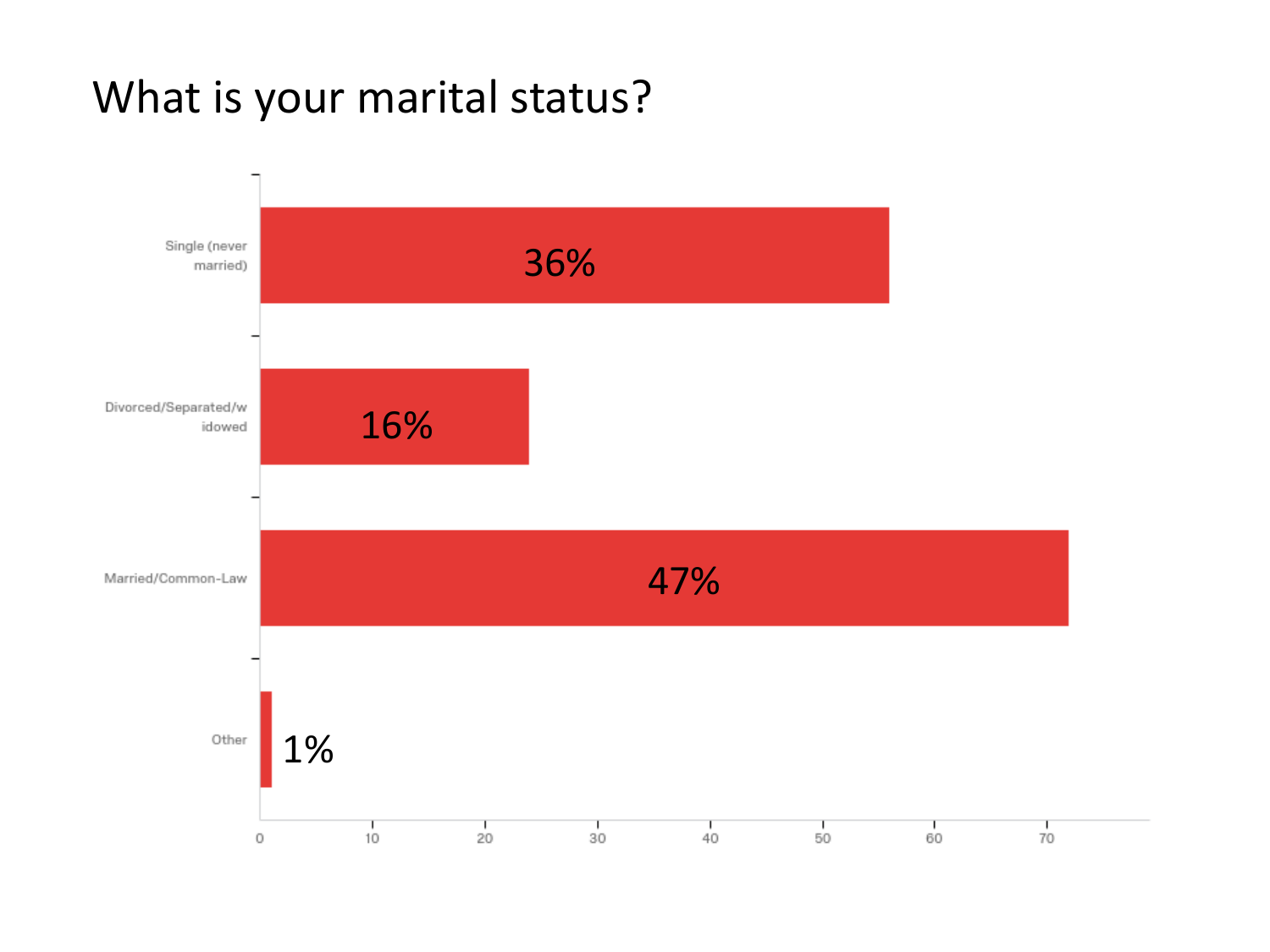### Do you have a disability?

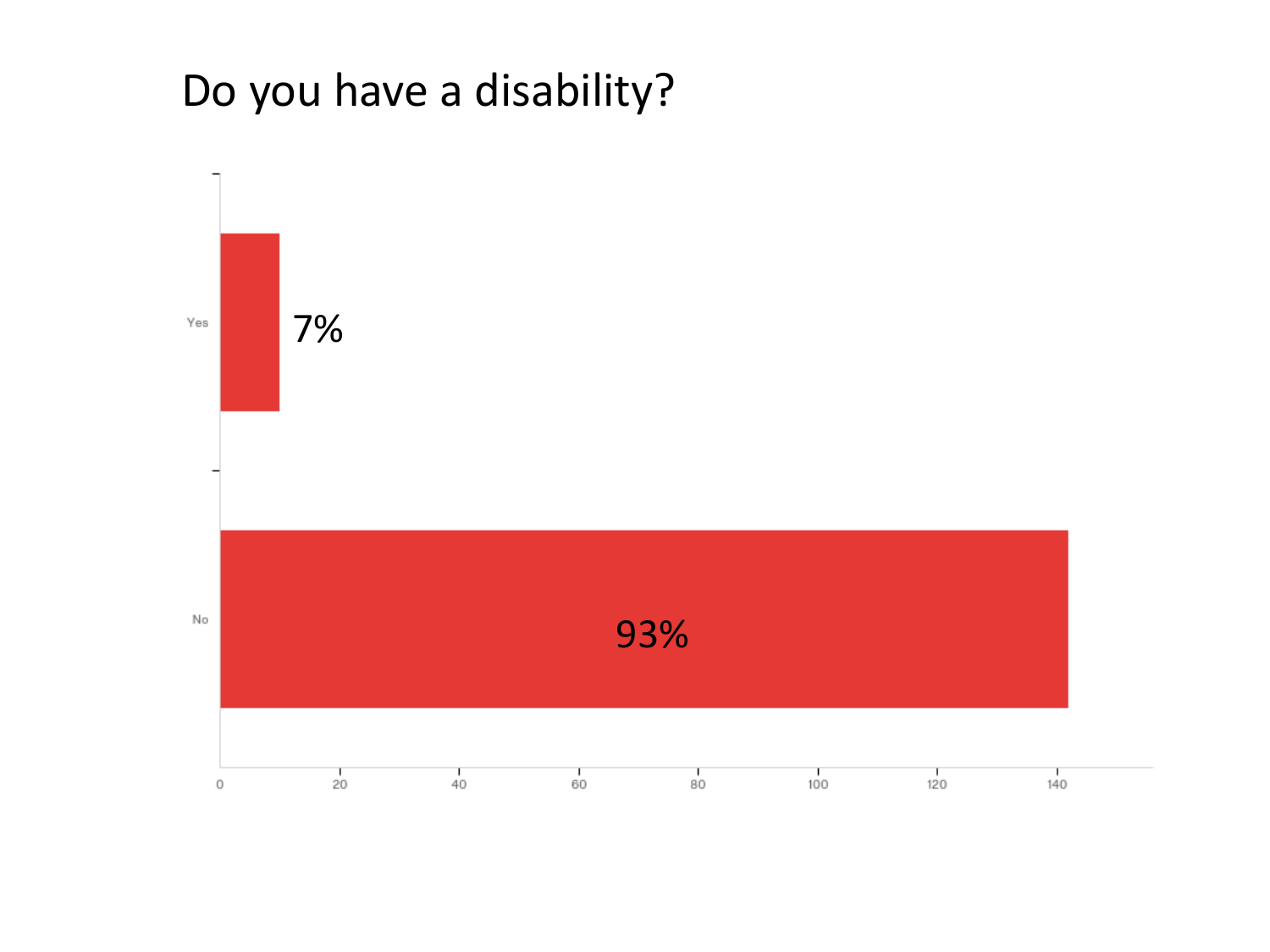### What program are you enrolled in at NorQuest College?

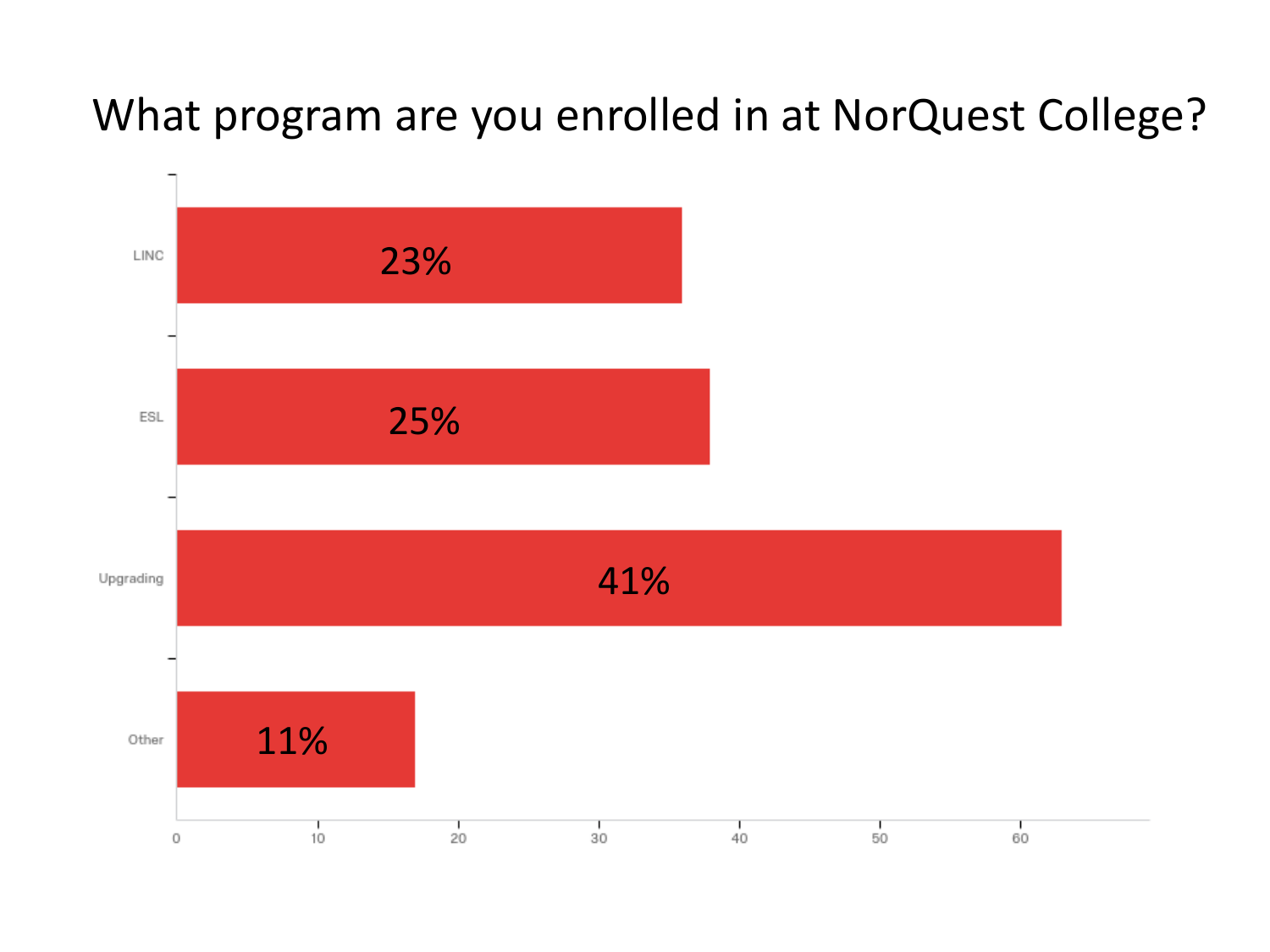## How long have you been a student at NorQuest College?

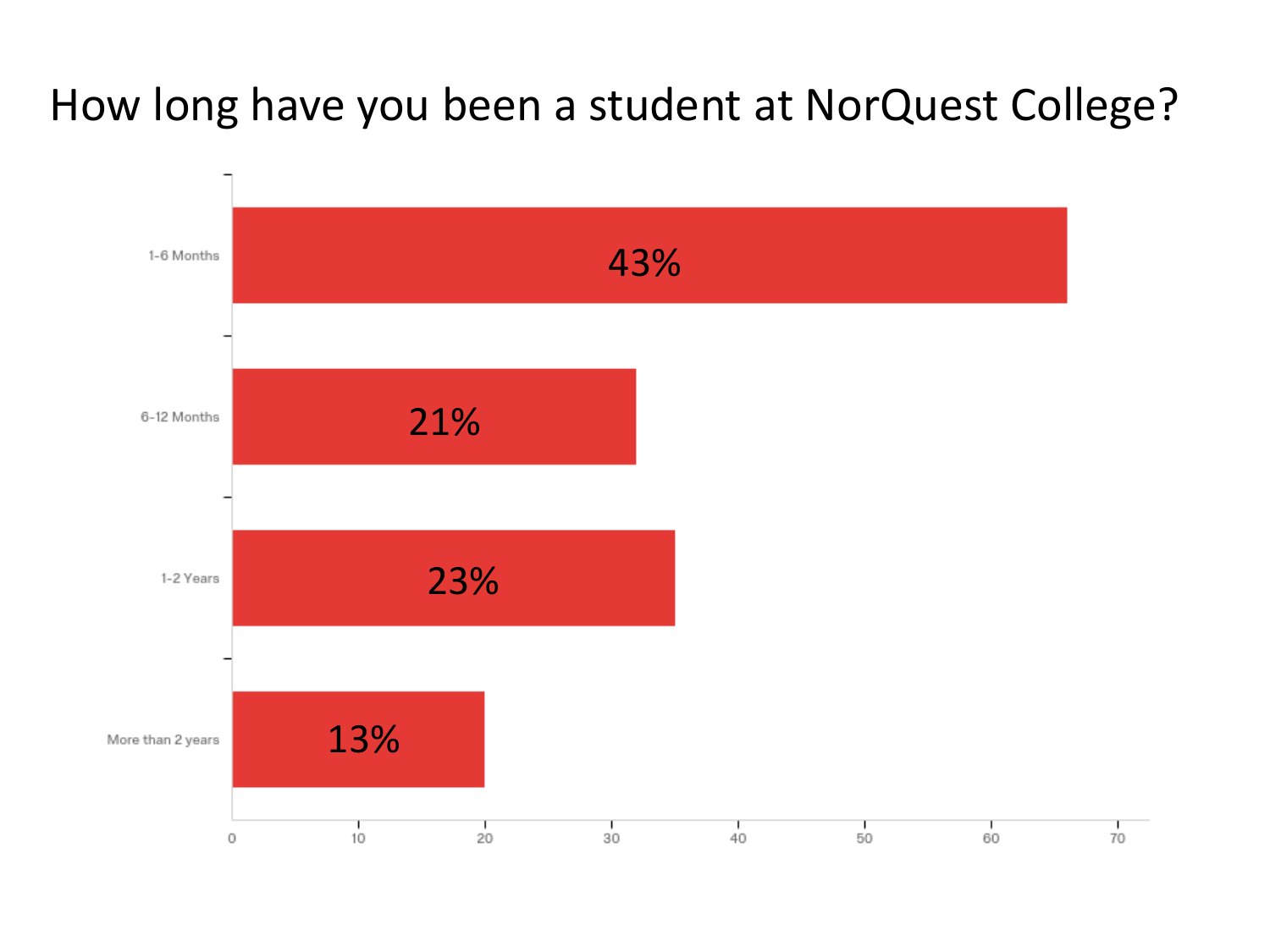### PART 1: Wellness Wheel

### Self Perception, Spirituality and Worldview:

- 97% "I am a good person"
- 94% "My life is important"
- 86% "Religion is an important part of my life"
- 87% "People are good"
- 94% "NorQuest cares about students"

### Perception of Safety:

- 99% "I feel safe at NorQuest College"
- 93% "I feel safe in my house"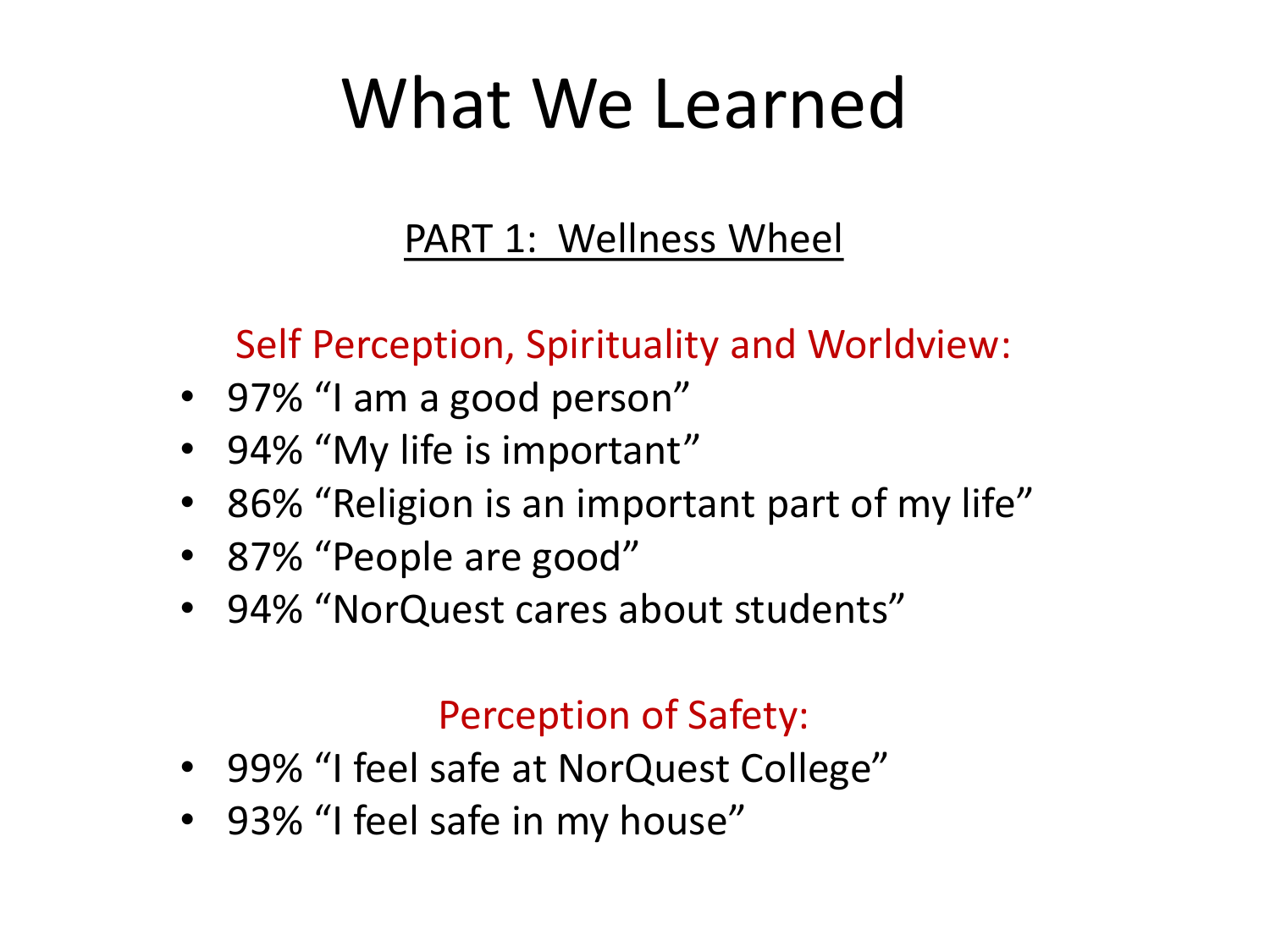### PART 1: Wellness Wheel

Sleep and Physical Wellness:

- Sleep: 51% report Sleep Difficulty everyday or almost everyday
- Healthy Body: 68% say their body is healthy
- Healthy Eating: 68% say they eat healthy foods
- Alcohol Use: 78% Never Drink Alcohol
- Smoking Tobacco: 9% Regularly Smoke Tobacco
- Exercise: 17% Exercise Regularly\*
- Health and School: 13% say their health makes it hard to do schoolwork almost every day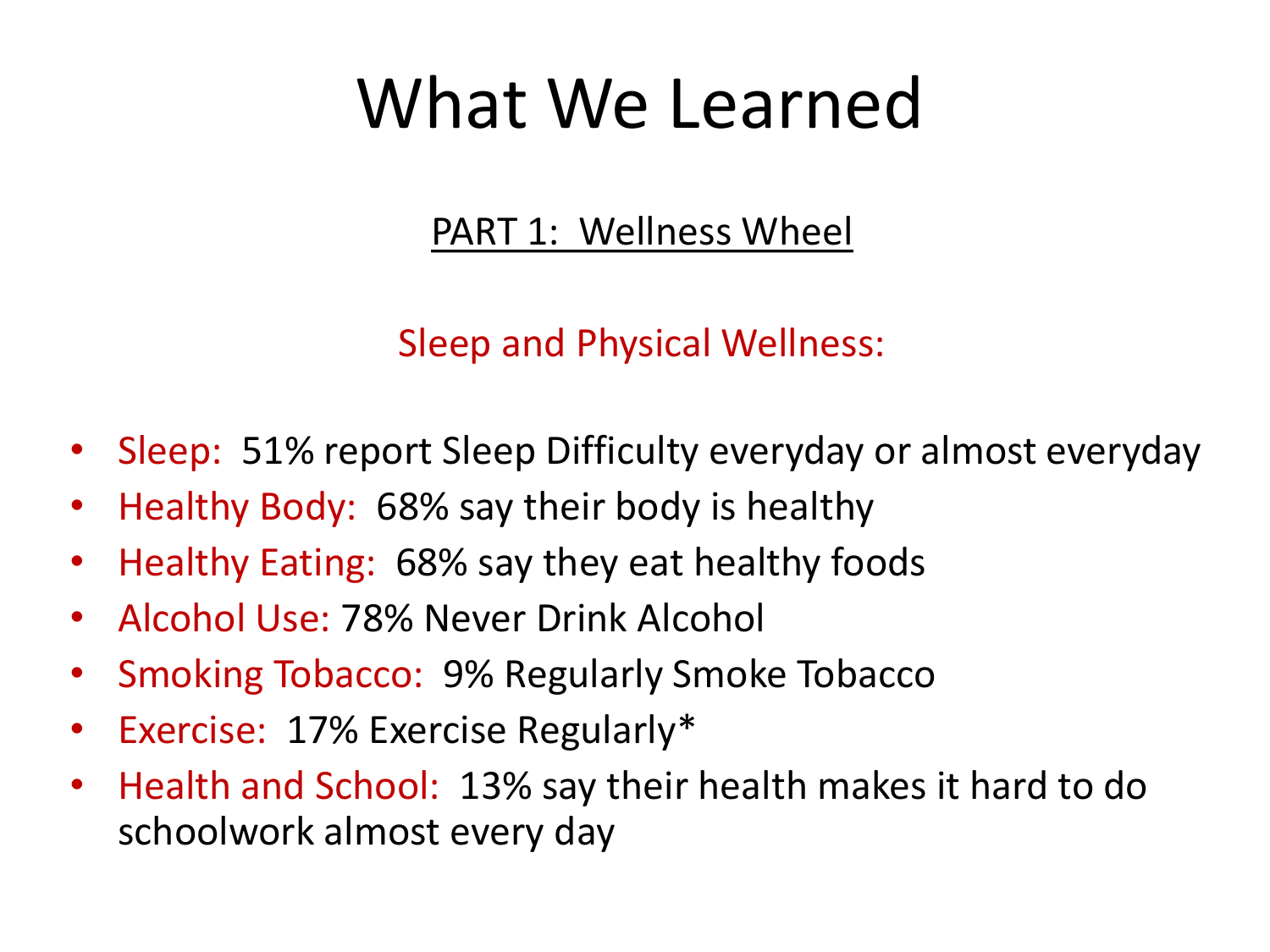PART 1: Wellness Wheel

Source of Worries:

• Every day or almost every day\*... Money (54%), Family (51%) and School (40%)

• 46% don't have enough money to pay for housing and food

#### Emotional Wellness:

- 21% feel lonely everyday or almost every day\*
	- 11% feel sad everyday or almost every day
- 83% know how to calm themselves when they feel stressed
- 20% say that stress makes it hard to do school work almost every day
- 62% never, or very rarely, take time to relax and do things they enjoy
	- 8% think about killing themselves\*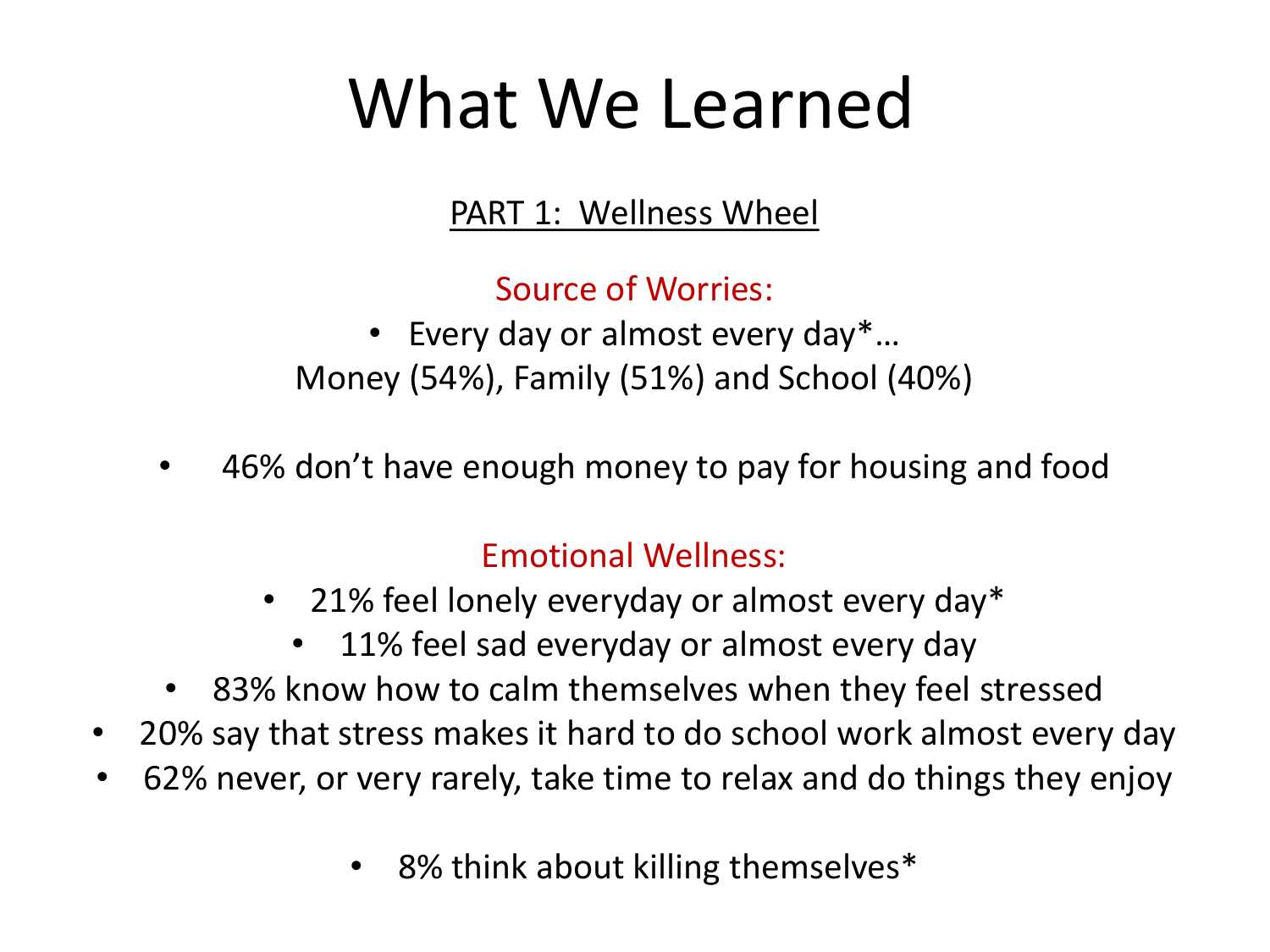PART 1: Wellness Wheel

### Social Wellness and Help-seeking:

- 76% have someone to talk to when feeling stressed
- 86% have friends at school\*
- 90<sup>+</sup>% know what a healthy and unhealthy relationship is
- 71% know about helpful services in the community
- 78% know where to find help for personal concerns at NorQuest College
- 30% do not tell people when they need help\*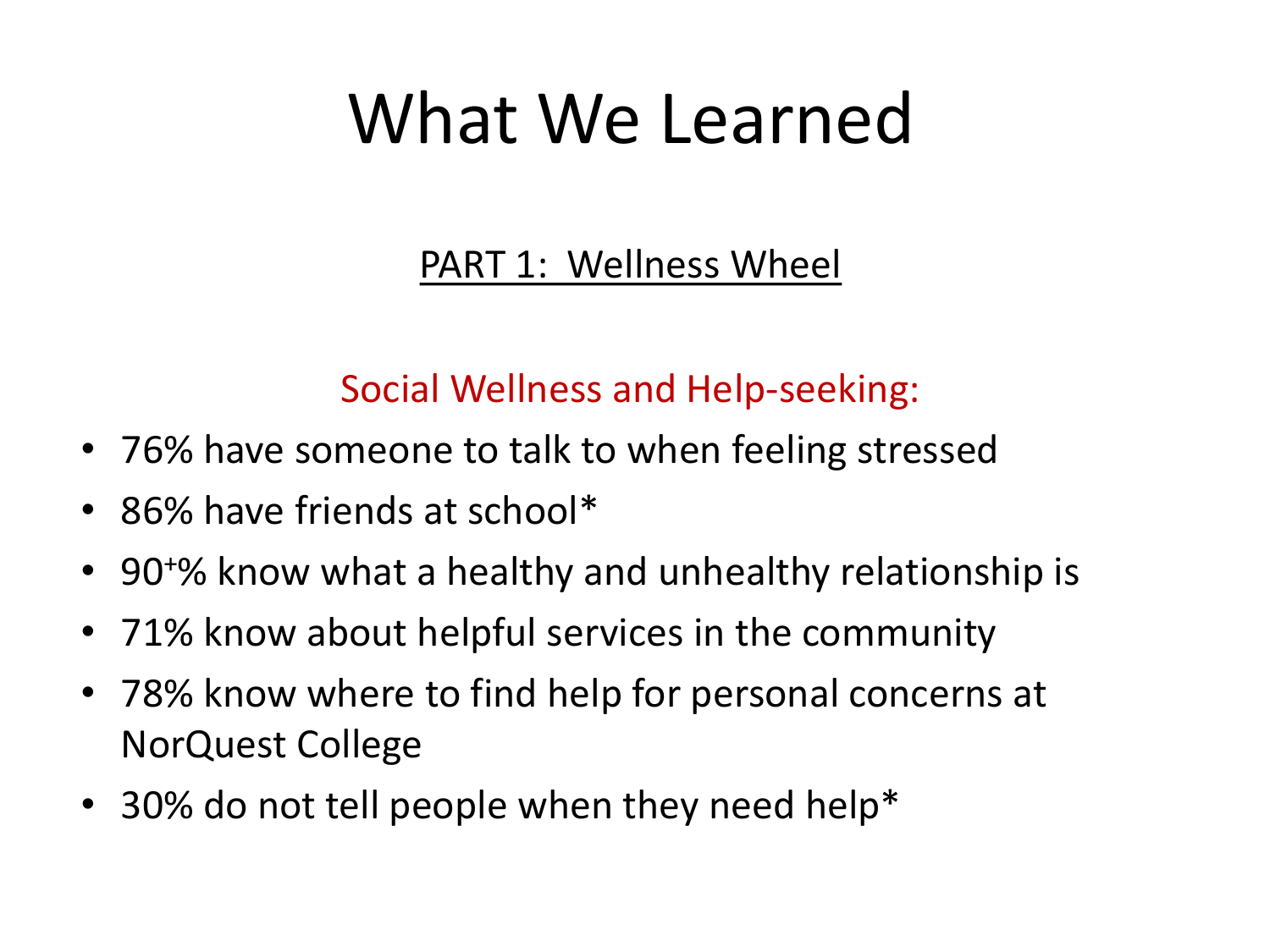### PART 2: Beliefs, Awareness and Experience of Violence

Perception and Understanding of Sexual Assault

- 48% think that clothing causes sexual assault\*
- 28% think that men cannot be sexually assaulted\*
- 25% think that sexual assault is usually done by strangers\*
- 23% think that sexual assault is private and shouldn't be talked about\*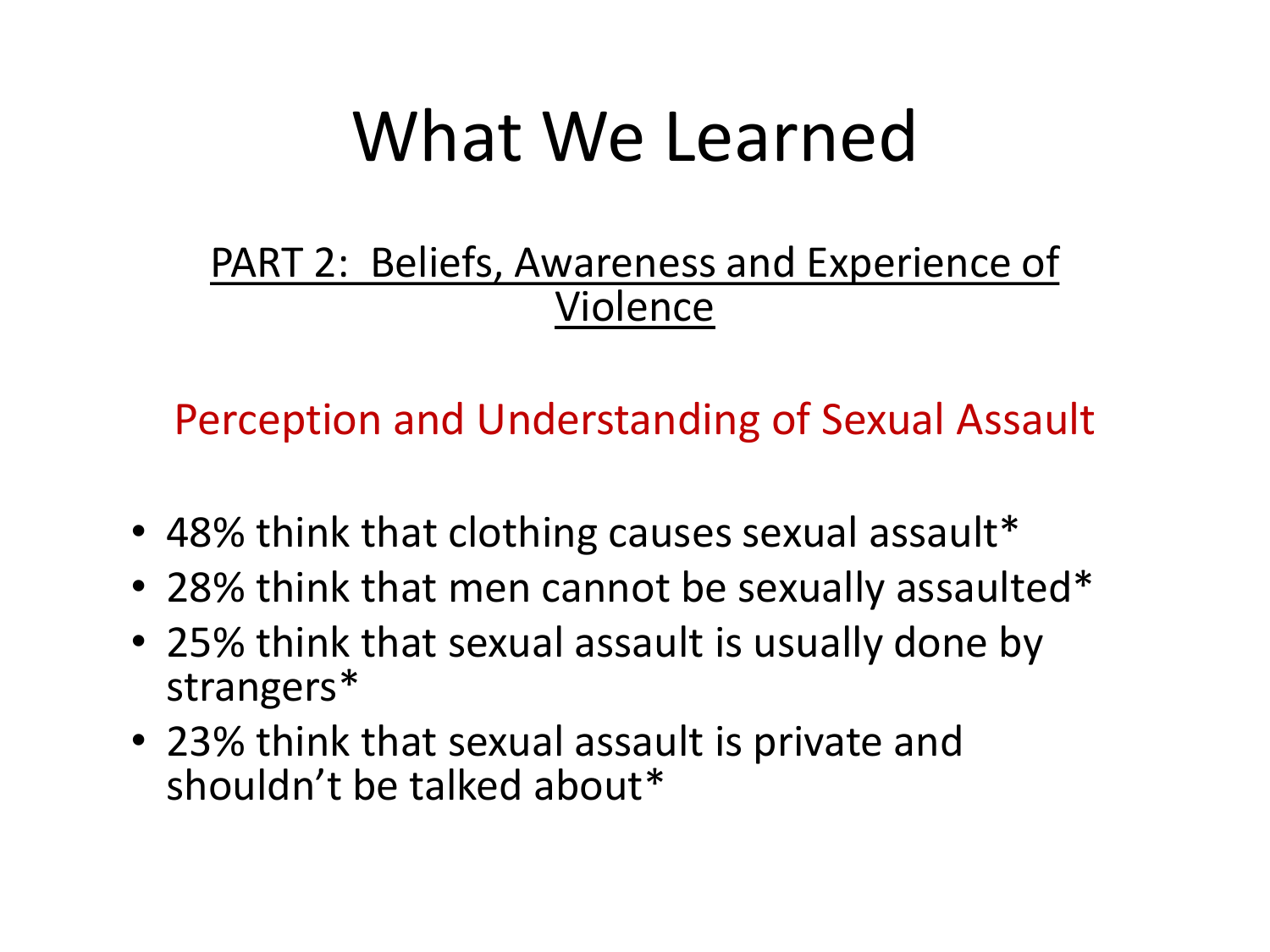### PART 2:

### Victimization in the past 12 Months

Sexual : 6.5% of Females and 0% of Males reporting\* Physical: 12% of Females and 5% of Males reporting\* Emotional: 35% of Females and 19% of Males\* reporting\*

### Knowing What to Do

•Students are uncertain of how to get help in the event of any type of abuse(55%)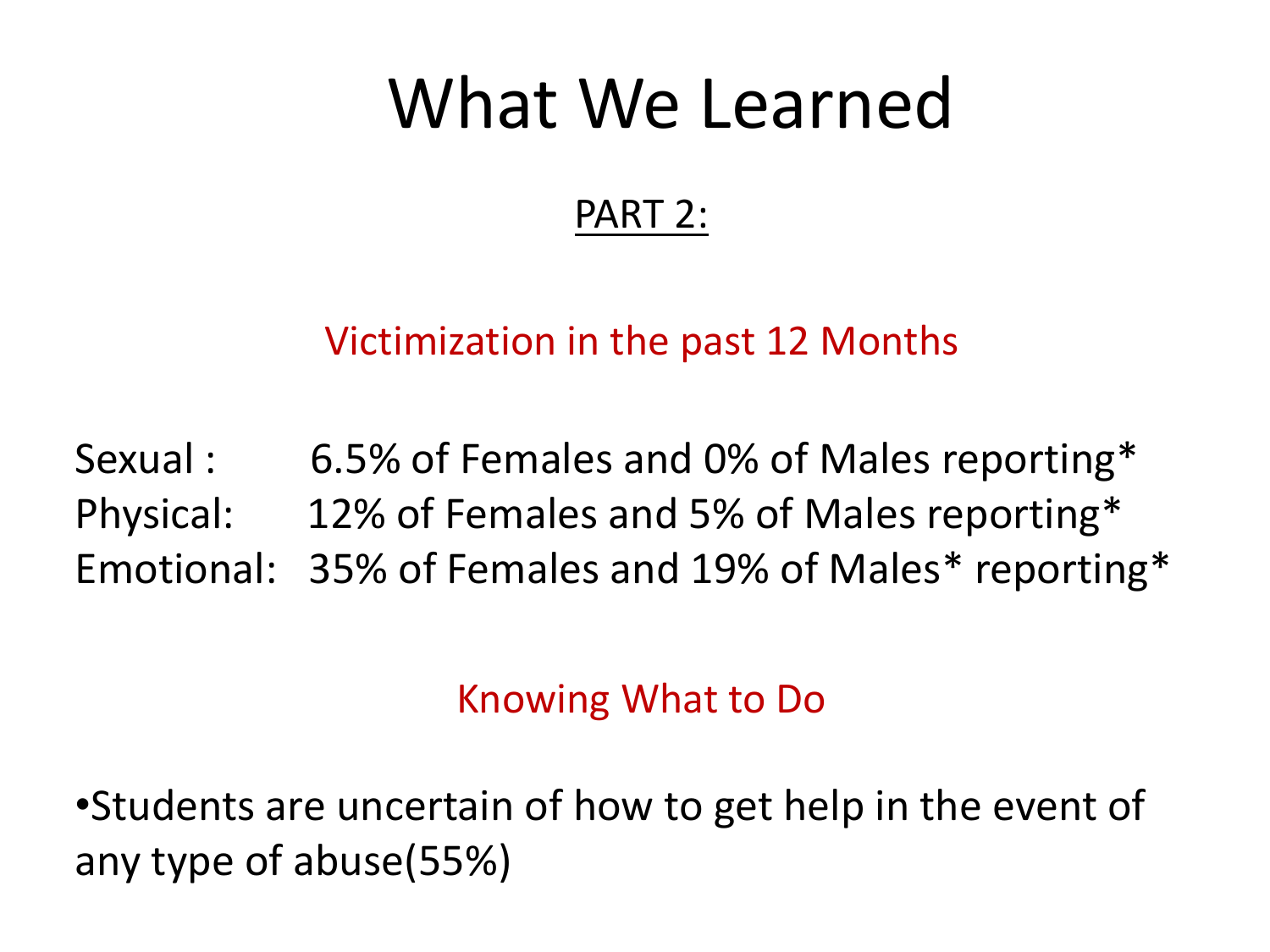# What Students Told Us: Comments and Reflections…

Feedback from students and instructors was overwhelmingly positive.

The educational component of the survey was well received and many participants chose to share reflections on the survey and its relevance to their life…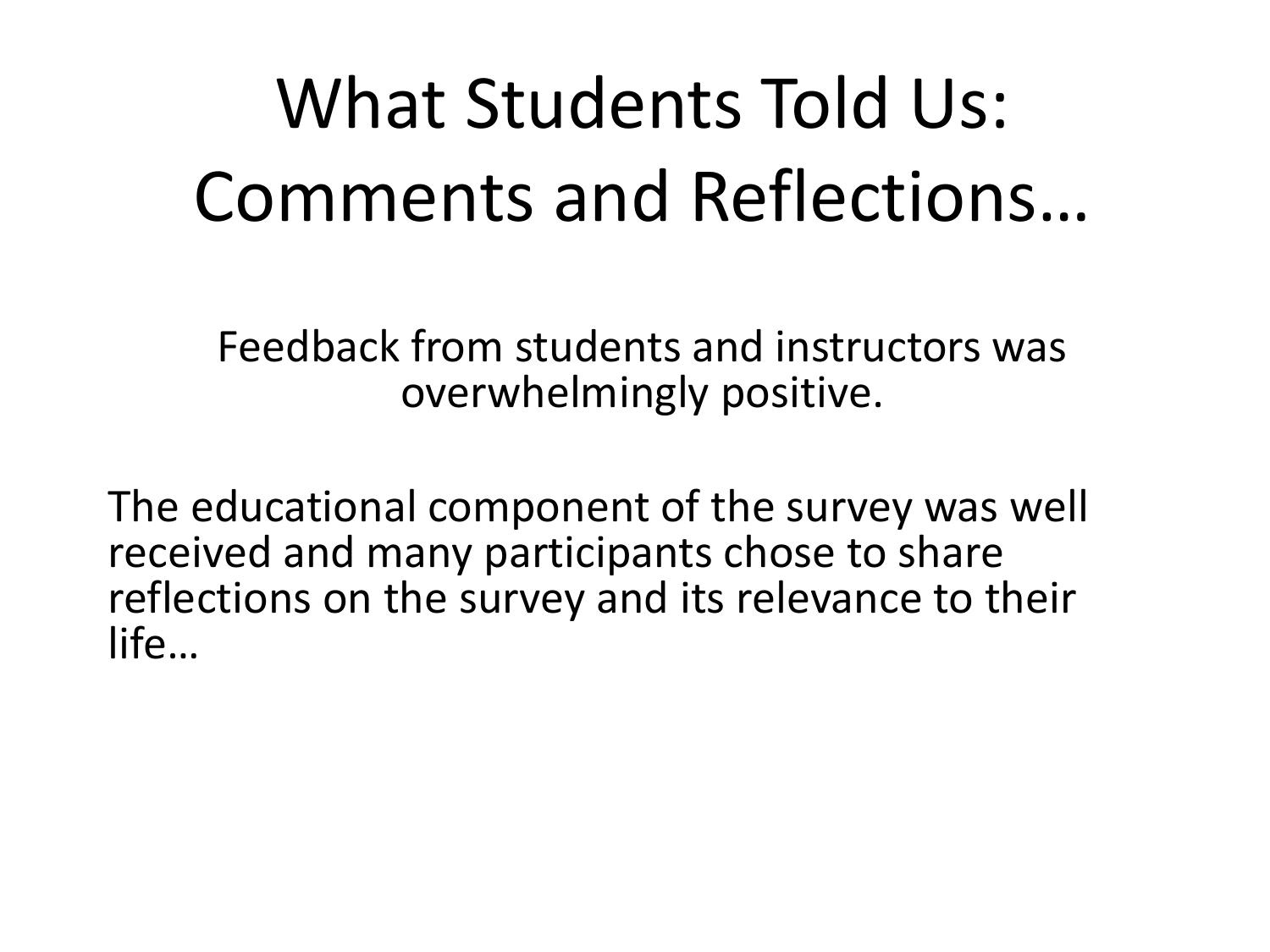#### **Is there anything else you would like to share with us?**

Alberta funding is not enough for single parents because it's not easy to work even part time with little kids. there is assignments to do and kids need time too at the same time.

Actually,answering the first part of questions was healing to myself, such as asking to myself "am I a good wife or mom" "Am I happy right at this moment?" thanks

Ask norquest to treat respectfully with student. some of the students have postgraduate educational degree or even phd, not 4 year old child.

my ex husband (emotionally abused)

discrimination: In my mathematics class, when other races ask for questions people who born here make a lot of mannerisms or sometimes talk simultaneously with the teacher. it's not fair.

This survey is very important so we need more for better understanding

I live in Capital House now and I don't feel safe with these neighbors. they don't respect me. they use my parking lot and use my electric outside plug for car.

In my opinion, this kind of survey was useful. thank you for coming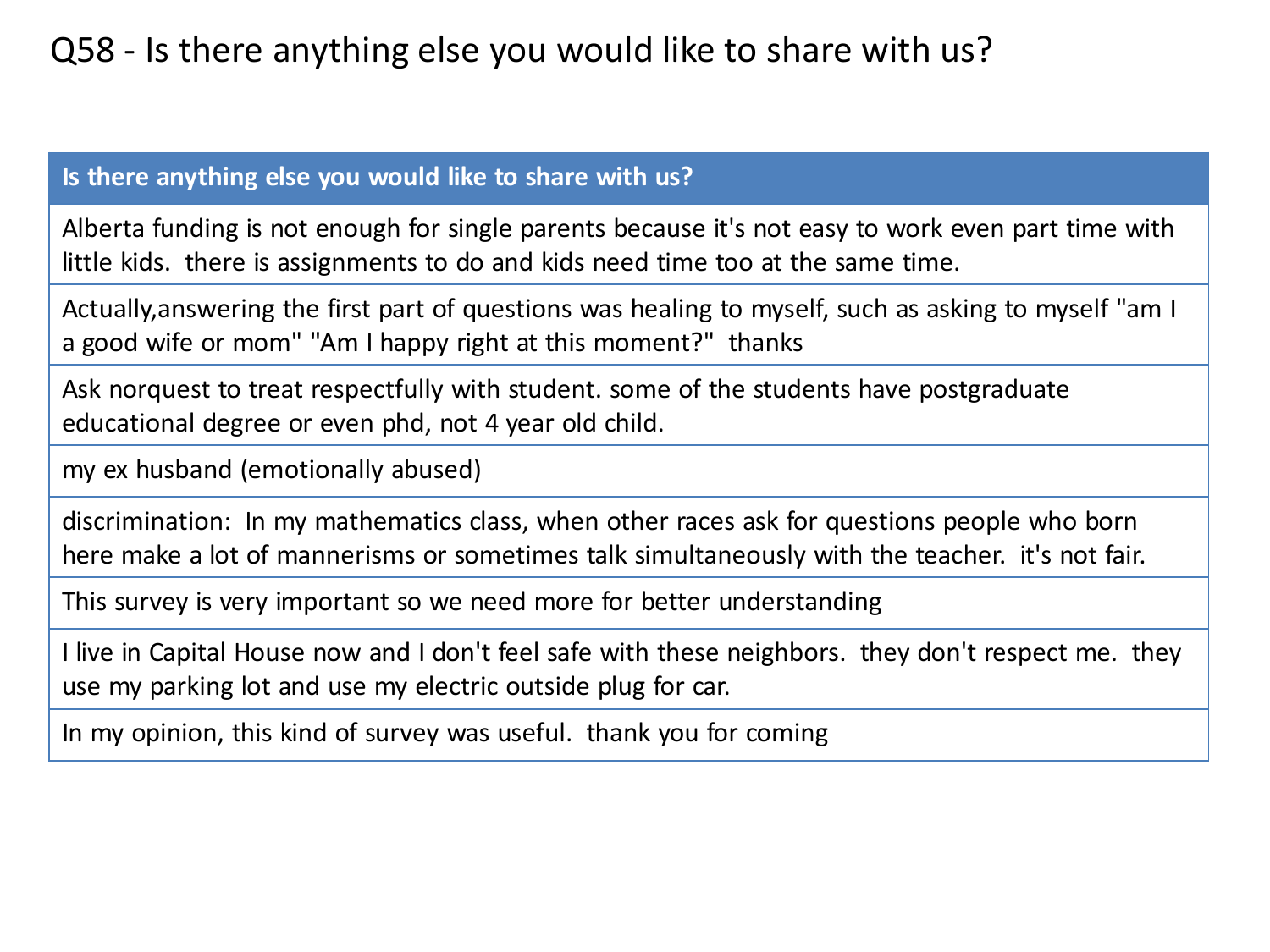#### **Is there anything else you would like to share with us?**

People can be rude when you ask how they are doing. and how you are not being heard

It is very important to know this information about because I was live in this situation. thank you for your sharing

Money issues. I also just found out I have cancer.

Thank you for caring. some people need it.

Great presentation!

my son has cancer, but doesn't want help from anyone. It is very hard to concentrate in school because I worry about him every day.

I'm really happy for the right information you give us today. I hope it is not the last time. thank you.

I am strongly happy for your survey. Keep it up

This survey is useful. thanks

As a student I got alot of stress from NorQuest becaus since I started study here, the program that I want to take, the NQ always increasing the requirement and this make me disappointed and sad. Even always I have stress, and I think of how can I catch the program.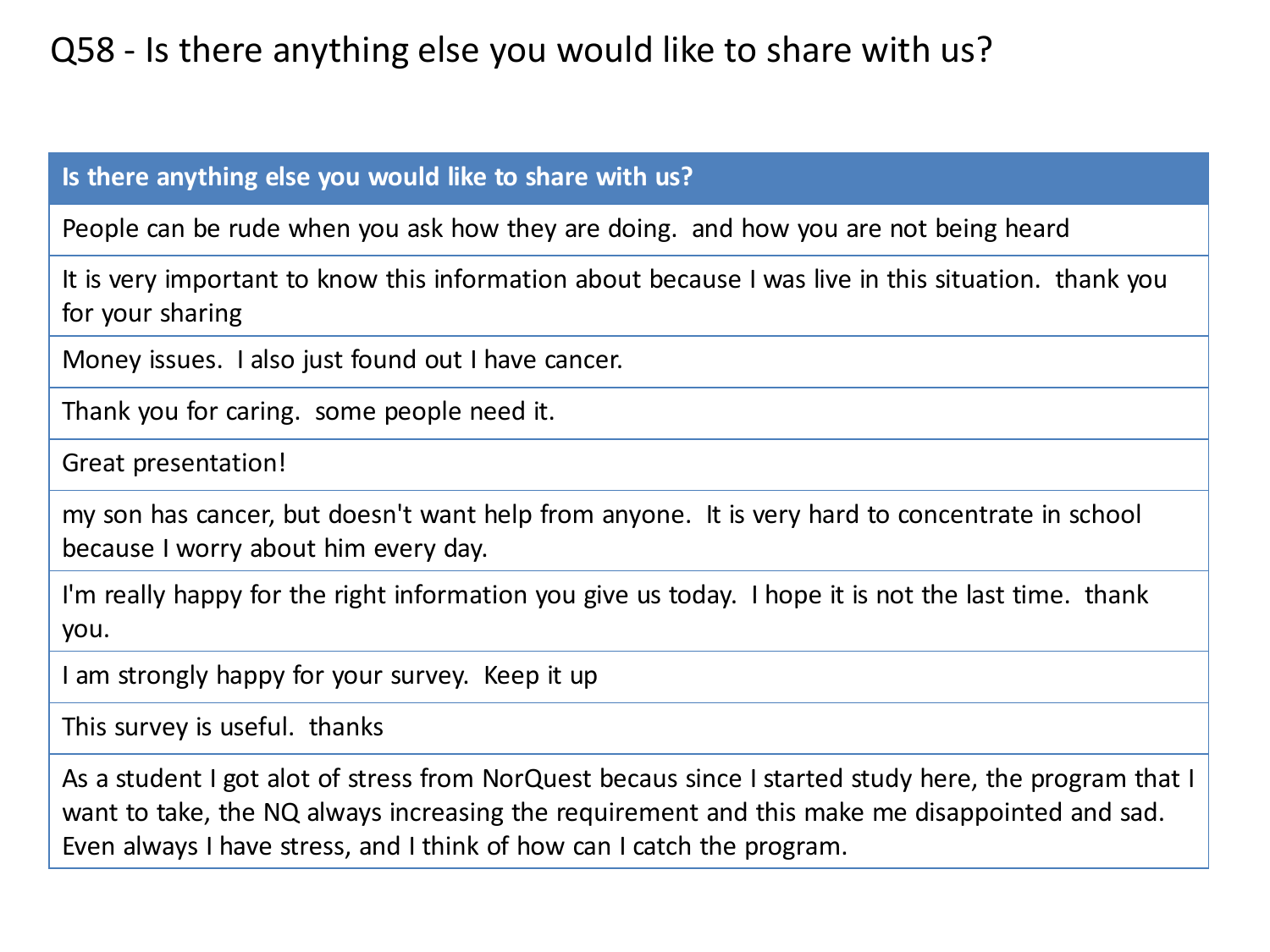#### **Is there anything else you would like to share with us?**

Thank you for taking the time to help students who are going through a rough time

I would like to know who to speak to about getting help with childcare

We should have information about LGBTQ

We should talk about sexual assault. The issue needs to be identified to rectify the problem or concerning surroundings.

I would like to know what to do if a family member or a friend tell me that they were sexually abused or assaulted

it would be good to give a hand to ESL students on how to fill out scholarship applications

give to students things which are familiar or related to the exam to reduce stress on the exam.

I think this survey is really important for students cause people do really care how we feel or where we're at.

I believe that most of us immigrant we face stress...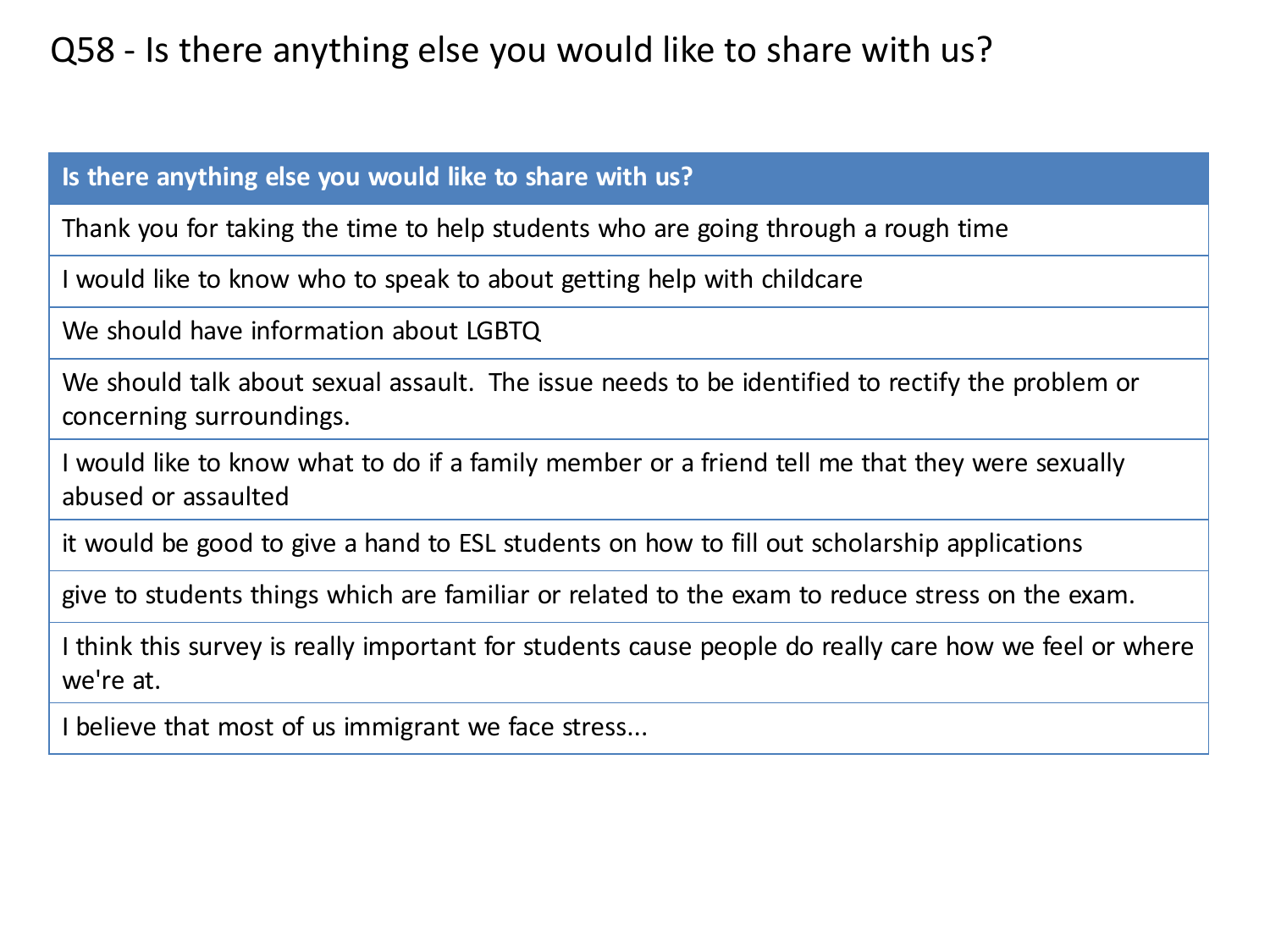#### **Is there anything else you would like to share with us?**

At NorQuest college I need to reach a solution to my problems clearly, easily, and effectively

Thank you for the information and time

I never feel stressed and I don't need anyone. I don't know anything about assault and violence.

This survey was so important

I am so privileged to be in this session today. thank you for coming and show us that you care and for the information you provided.

Thank you for your time and information

thank you so much for giving us useful and interesting information

Thank you for your information. they were important information and I learn something new that I never know in Canada

keep up the great job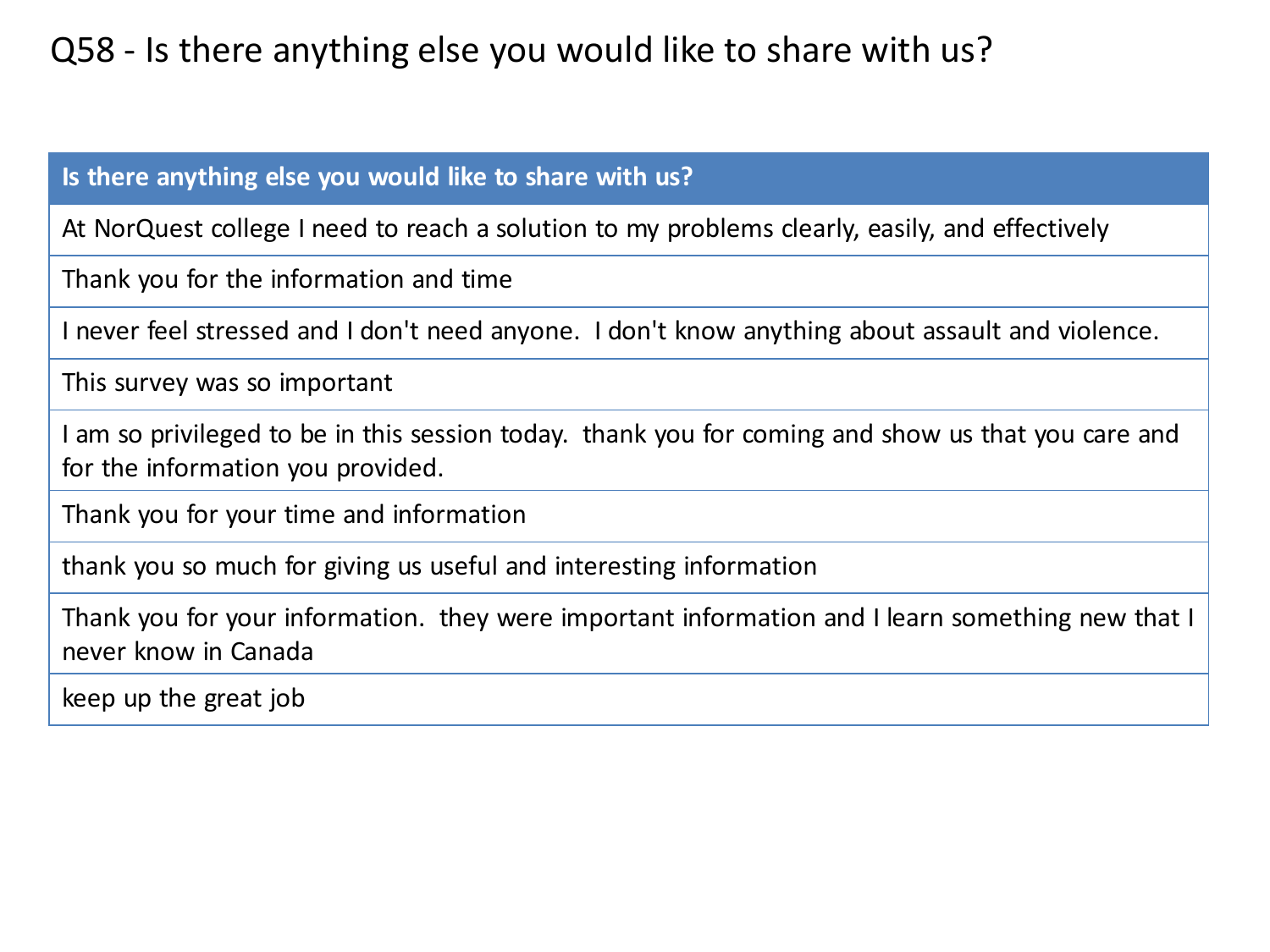#### **Is there anything else you would like to share with us?**

I would like to learn more about Canadian culture, what to say or do in the situations; I am from different culture and I don't have any friends or family here. also, I have alot of stress because I feel that I have to start from begining. I counld not find suitable job and I feel it is very difficult to practice my career. i need lots of money for exams and lots of training and I have to start from the begining, which is very difficult now with other responsibilities and family.

The wall is too high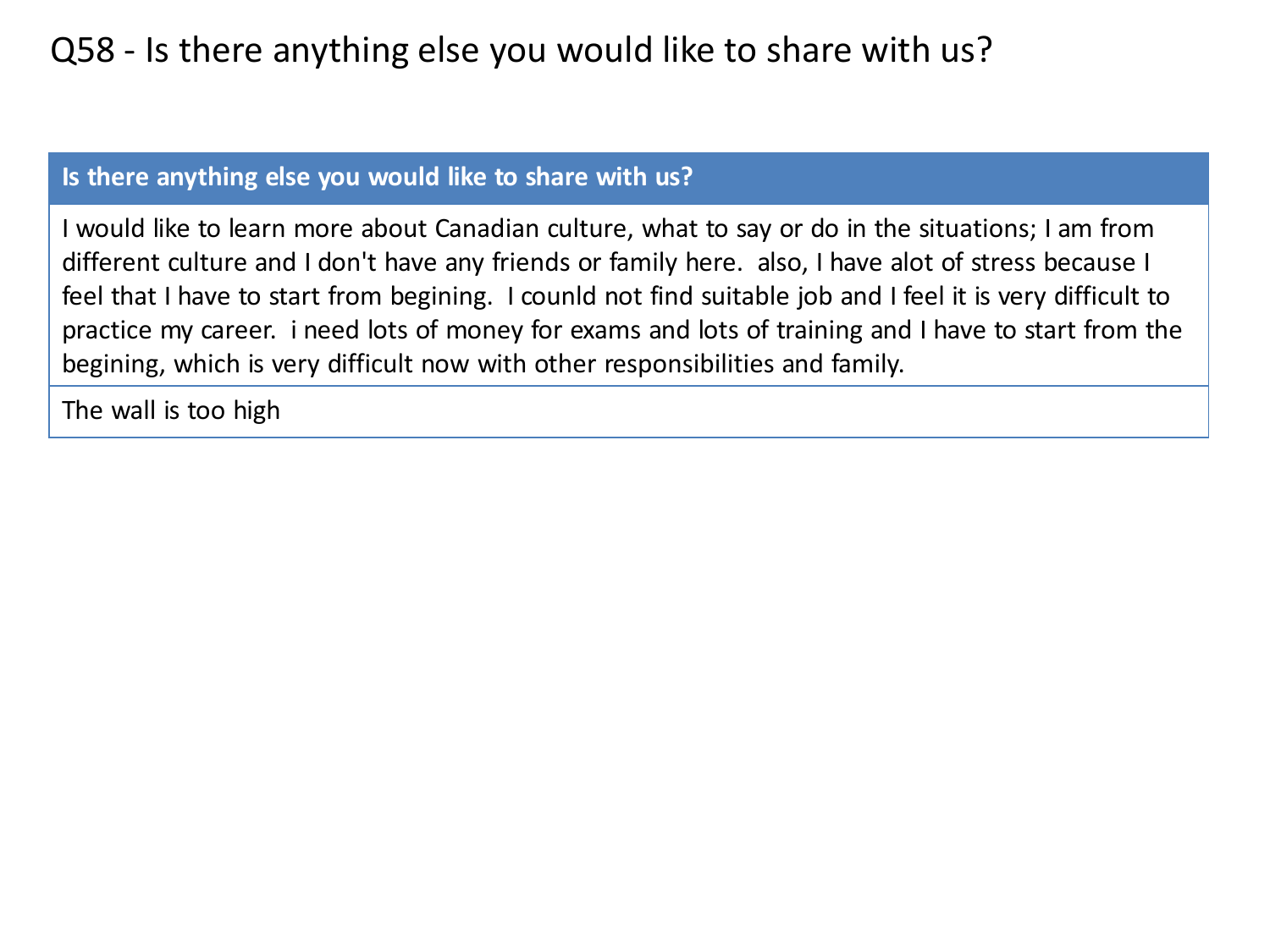# Moving Forward…

## Using the data:

- An evidence base to guide development of initiatives/programming
- Identification of common health-related concerns impacting academic achievement and well-being
- Identification of areas of strength
- Prompt conversations and interactions to impact college culture and overall well-being